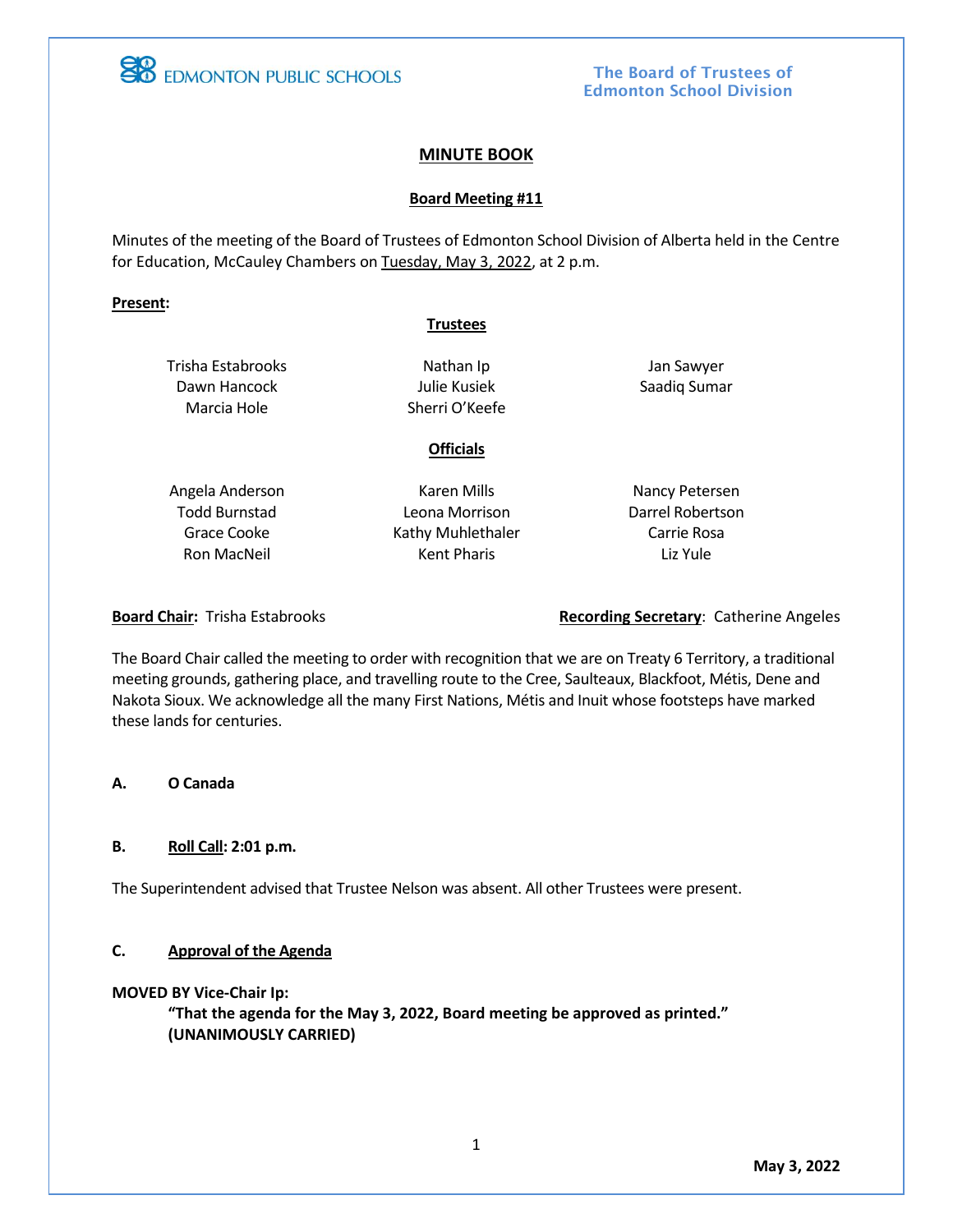

## **MINUTE BOOK**

### **D. Communications from the Board Chair**

The Board Chair, on behalf of the Board, thanked the Sahota family for the vigil remembering Karanveer Sahota on Friday. Karanveer's family, friends, fellow students and the McNally school community came together that night. She thanked the many school divisions who reached out from across Alberta to share their condolences.

The Board Chair stated that at the last Board meeting, the Board passed the Distribution of Funds recommendation, which allows individual schools to start preparing their budgets for the next year. She noted that next year's budget will be the toughest for the Division in a decade and said she's heard first hand how tough this budget will be. She noted that principals will do their very best to stretch dollars to support students and she appreciated the efforts being made to consult with families and educate parents on the tough choices that will have to be made.

The Board Chair shared she continues to hear that mental health is a top concern in many of our schools and with school councils. The demand for services, both those in our schools and those external to our schools, is greater than the support that exists. She advised that the Division is not adequately funded to provide mental health supports in our schools. The Board of Trustees will continue to advocate for comprehensive mental health supports for the children and families they serve, including reminding the government of their own panel looking into child and youth well-being and the recommendations it put forward.

The Board Chair wished Eid Mubarak or happy Eid al Fitr to all those celebrating. Yesterday was Eid, the festival held after a month of fasting during Ramadan for Muslims. She said the generosity and the community celebrations held this year, after two years of not being able to meet in person, have been really uplifting.

The Board Chair shared that May 2022 is Canadian Jewish Heritage Month. In 2018, the Government of Canada created the Canadian Jewish Heritage Month Act, where the month of May was designated to "provide an opportunity to remember, celebrate and educate future generations about the inspirational role that Jewish Canadians have played and continue to play in communities across the country."

The Board Chair shared that May is also Asian Heritage Month. Asian Heritage Month has been celebrated across Canada since the 1990s when the Senate of Canada adopted a motion proposed by Senator Vivienne Poy to designate May as Asian Heritage Month. In May 2002, the Government of Canada officially designated May as Asian Heritage Month in Canada.

The Board Chair said that throughout the month, schools are honouring the lives, histories and accomplishments of Jewish and Asian Albertans and Canadians.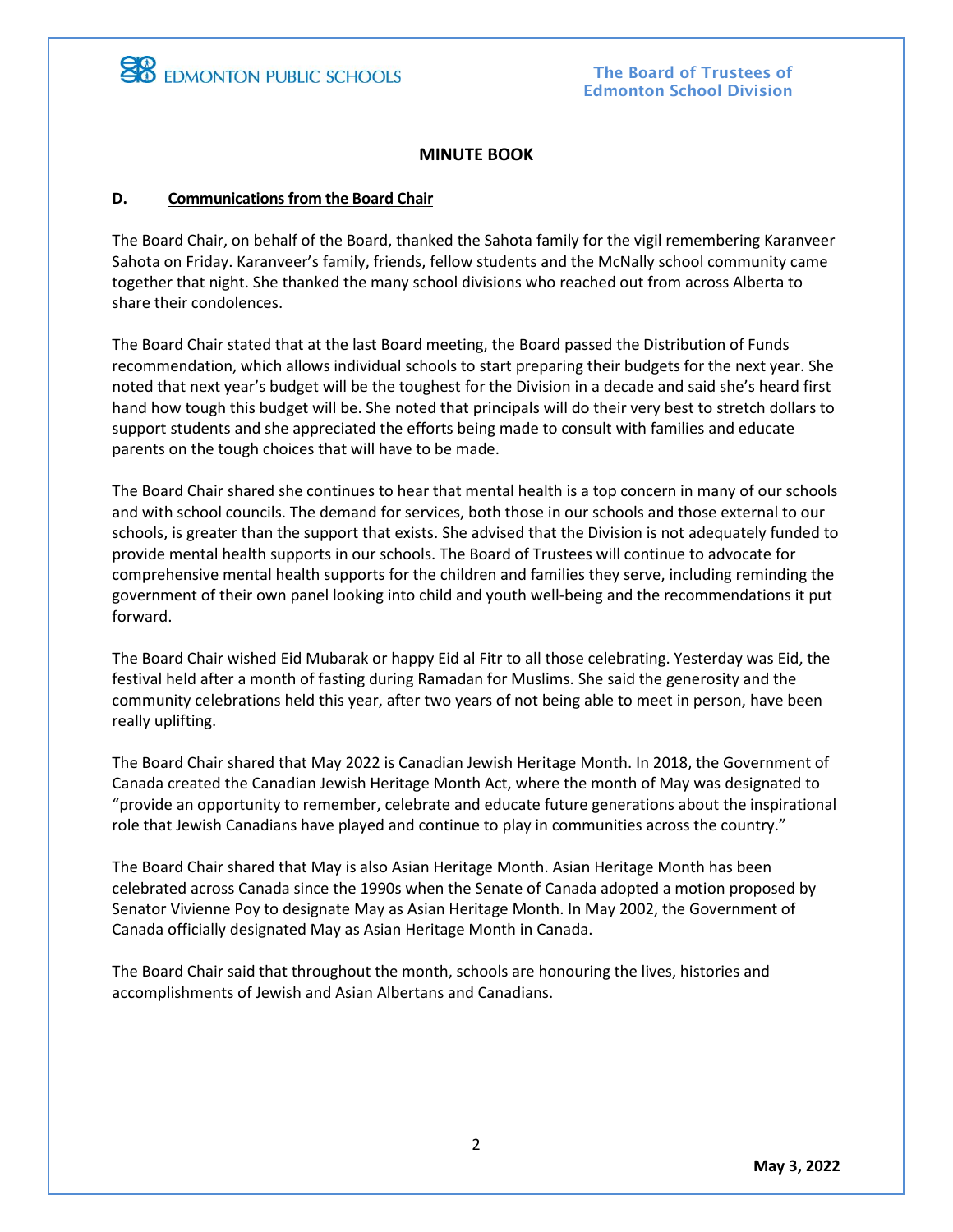# **MINUTE BOOK**

## **E. Communications from the Superintendent of Schools**

The Superintendent welcomed Charlene Howard and Christine Pichlyk to the Board meeting. Both serve as members of the Superintendent's Community of Practice in Education (SCOPE) Committee.

The Superintendent noted that graduation season is upon us and expressed appreciation to the Board members, who are busy signing up for speaking engagements at high school graduations. The Superintendent congratulated graduates and encouraged everyone to take care over the graduation season. He wanted to make sure that everyone was celebrating in a responsible manner and to have a great end to the school year and a transition to post-secondary studies and the world of work.

## **F. Approval of the Minutes**

## 1. Board Meeting #10 – April 19, 2022

Trustee Sumar requested that his report, under Item I in the April 19, 2022 minutes, be amended as follows:

*Excerpt:*

*Trustee Sumar said he had the pleasure of attending the Millwoods President's Presidents Council meeting a couple of weeks ago. He spoke with community members about transportation and playgrounds.*

#### **MOVED BY Trustee O'Keefe:**

**"That the minutes of Board Meeting #10 held April 19, 2022, be approved as amended." (UNANIMOUSLY CARRIED)**

## **G. Comments from the Public and Staff Group Representatives**

The Board of Trustees heard from five registered speakers for this item.

#### **H. Reports**

2. Report #07 of the Caucus Committee (From the meeting held on April 19, 2022)

Information was provided regarding actions taken at the April 19, 2022, Caucus Committee meeting.

3. Locally Developed Courses (LDCs)

#### **MOVED BY Trustee Hancock:**

**"That the following LDCs be approved for use in the Edmonton Public Schools from September 1, 2022, to August 31, 2026:**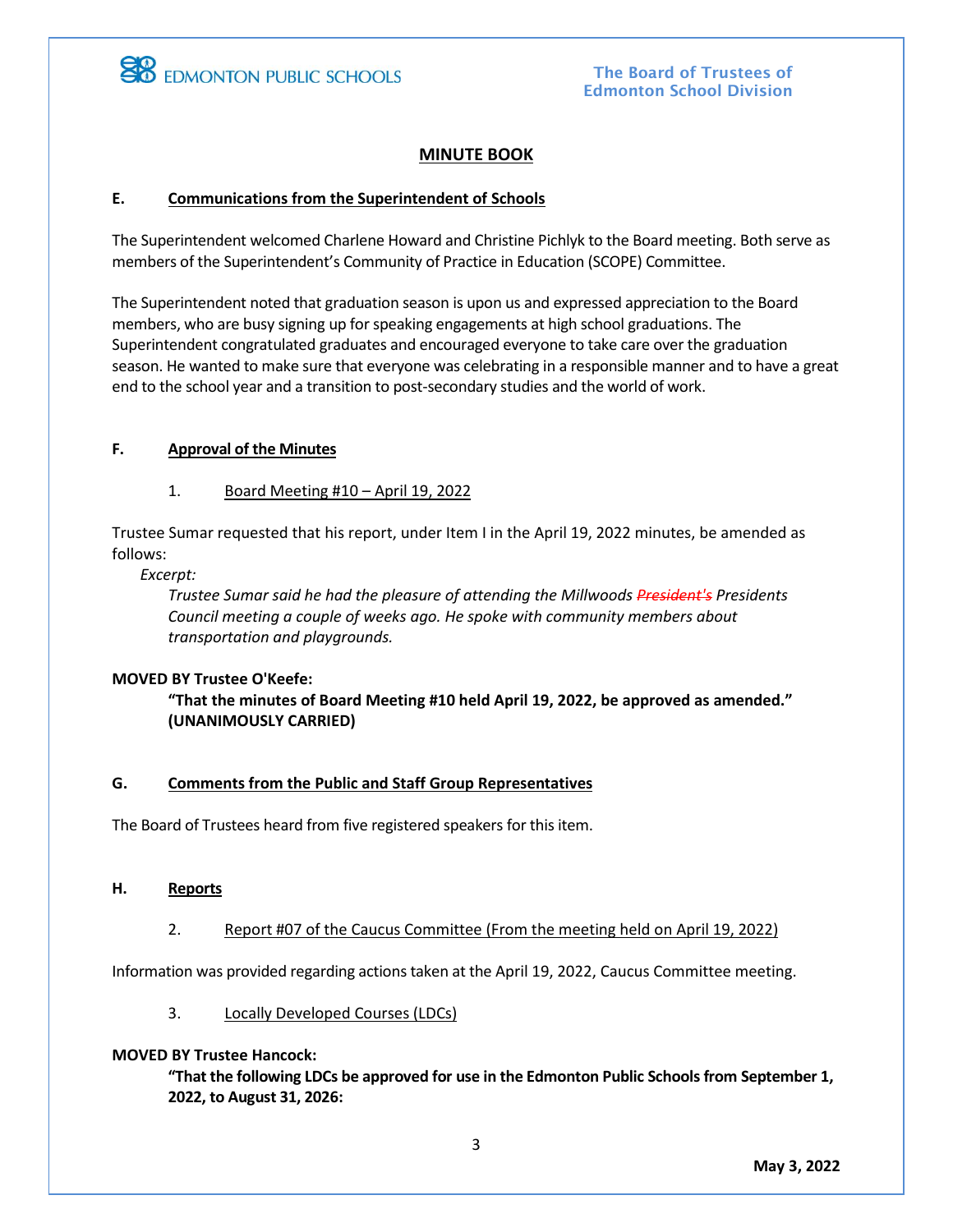

The Board of Trustees of Edmonton School Division

# **MINUTE BOOK**

- **American Sign Language and Deaf Culture Three-year (3Y) 15-25-35 (5 credits)**
- **Astronomy 15-25-35 (3 credits)**
- **Competencies in Math 15 (3 and 5 credits)**
- **Drawing 15-25-35 (5 credits)**
- **Educational Assistant: Assistive and Adaptive Technology 35 (5 credits)**
- **Global Perspectives 25-35 (5 credits)**
- **Guitar 15-25-35 (3 and 5 credits)**
- **Introduction to Educational Assistant 25 (5 credits)**
- **Learning to Lead 7-8-9**
- **Punjabi Language and Culture Twelve-year (12Y)**
- **Speech and Debate 15-25-35 (3 credits)**
- **Technical Theatre 15-25-35 (3 and 5 credits)**

**That the following LDCs be approved for use in Edmonton Public Schools from September 1, 2022, to August 31, 2025:**

• **Chemistry (Advanced) 35 (3 credits)**

**That the following LDCs be approved for use in Edmonton Public Schools from September 1, 2022, to August 31, 2024:**

- **Biology (IB) 35 (3 credits)**
- **Chemistry (IB) 35 (3 credits)**
- **Physics (IB) 35 (3 credits)"**

**(UNANIMOUSLY CARRIED)**

4. New Curriculum Implementation Information

Administration provided an update to the Board of Trustees on new curriculum implementation.

5. KN95 Masks for Edmonton Public Students and Staff (Response to Request for Information #006)

Information was provided regarding the Request for Information #006.

#### **I. Other Committee, Board Representatives and Trustee Reports**

Trustee Kusiek thanked the 30-plus people who participated in the Transportation Forum hosted by the Infrastructure Committee (herself and Trustees Ip and Sumar). She expressed her gratitude to their special guests, Tracey Coutts with Ever Active Schools and Councillor Cartmell. They had discussions, made connections and generated some good ideas to continue to think about.

Trustee Kusiek really appreciated the opportunity to connect with schools. She thanked the school councils at McKernan and Harry Ainlay for inviting her. She looks forward to the Ward F School Council Chairs